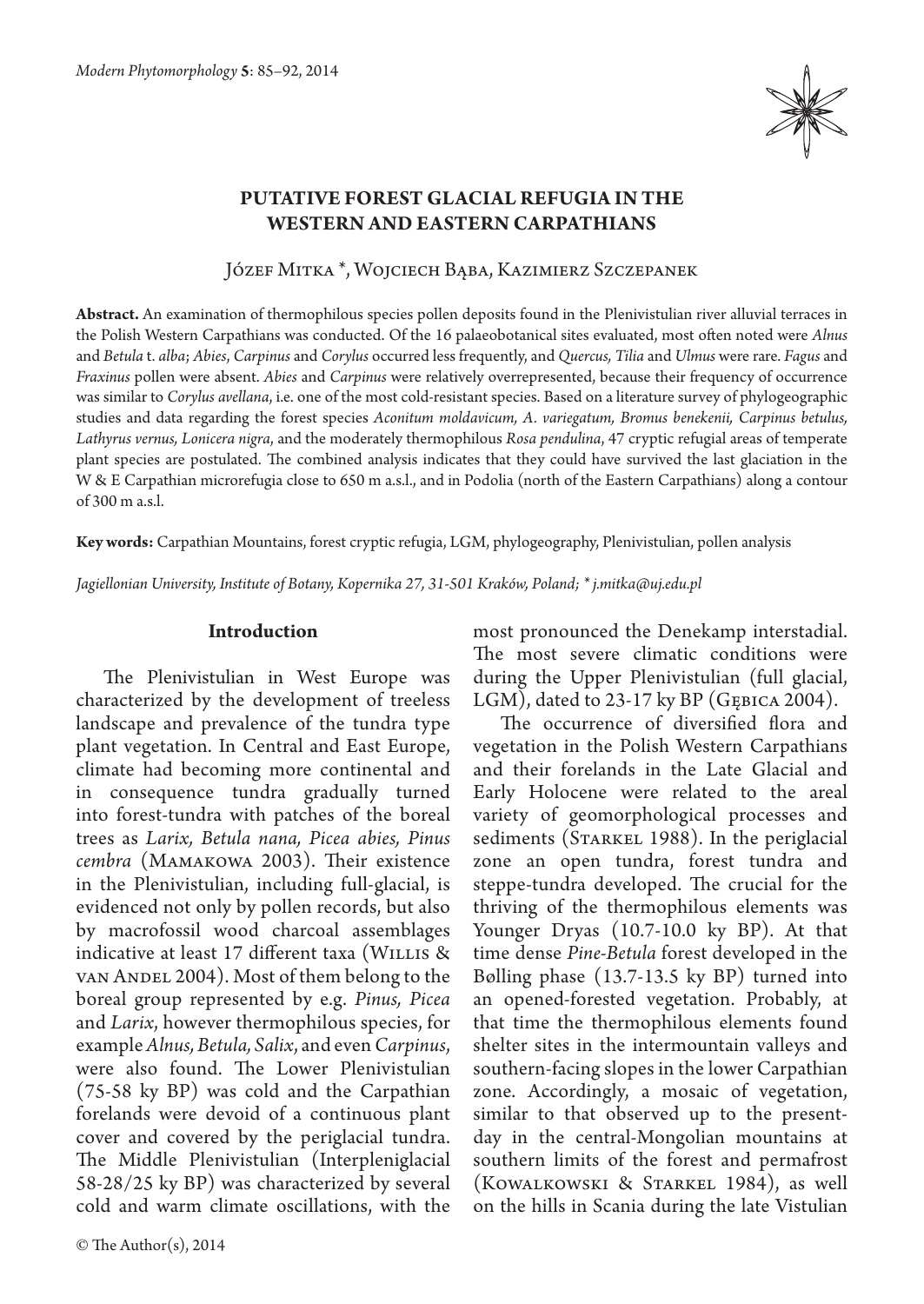| ian with broadled trees + coniferous A <i>bie</i> s and some herbaceous species noted in the Polish Western Carpathians. Sources of informat<br><b>Table 1.</b> Pollen profiles dated to Plenivistul |
|------------------------------------------------------------------------------------------------------------------------------------------------------------------------------------------------------|
| 1994-1994); 2 - Nuenziałkowska et al. (1985); 3 - Griot et al. (1982); 4 - Koperawa & Sropoń (1965); 5 - Nam<br><b>EDZIAŁKOWSKA &amp; SZCZEPANEK</b><br>$\frac{1}{2}$                                |
| ļ<br>Амаксома & Sronox (1977); 8 - Genica et al. (1986); 9 - Sronox (1968); 10 - Мамаксома & Srarkel (1<br>$M - 7$ ; $7 - M$<br>LUTKOWSKI (1989); $6 -$ Srodon (1)                                   |
| MAKOWA et al<br>$4.1 - 14$                                                                                                                                                                           |

| Source                                                                        |                                        |                        | $\mathcal{L}$                    | 3                                                            | 4                                             | ⌒                          | S                                       | ৩                               | S                                   | $\circ$                        | $\overline{ }$                   | $\circ$                     |
|-------------------------------------------------------------------------------|----------------------------------------|------------------------|----------------------------------|--------------------------------------------------------------|-----------------------------------------------|----------------------------|-----------------------------------------|---------------------------------|-------------------------------------|--------------------------------|----------------------------------|-----------------------------|
| Type of vegetation                                                            | Steppe-tundra/tundra,<br>forest-tundra | tundra                 | tundra                           | tundra/forest-tundra                                         | wet tundra                                    | tundra/forest tundra       | tundra                                  | forest-tundra                   | steppe-tundra/ tundra               | wet tundra                     | sedge-grass swamps/wet<br>tundra | tundra/forest-tundra        |
| Veratrum                                                                      |                                        |                        |                                  |                                                              | $^{+}$                                        |                            |                                         |                                 |                                     |                                |                                  |                             |
| Valeriana                                                                     |                                        |                        |                                  |                                                              | $^{+}$                                        |                            |                                         |                                 |                                     | $^{+}$                         |                                  |                             |
| Melandrium                                                                    |                                        |                        |                                  |                                                              | $^+$                                          |                            |                                         |                                 |                                     |                                |                                  |                             |
| Sanguisorba                                                                   |                                        |                        |                                  |                                                              |                                               |                            |                                         |                                 |                                     |                                | $^{+}$                           |                             |
| Geranium                                                                      |                                        |                        |                                  |                                                              | $^{+}$                                        |                            |                                         |                                 |                                     |                                |                                  |                             |
| Frangula                                                                      |                                        |                        |                                  |                                                              | $\overline{+}$                                |                            |                                         |                                 |                                     |                                |                                  |                             |
| Filipendula                                                                   |                                        |                        |                                  | $^{+}$                                                       | $\hbox{ }$                                    |                            |                                         |                                 |                                     | $^{+}$                         |                                  |                             |
| Armeria                                                                       |                                        |                        |                                  |                                                              |                                               |                            | $^{+}$                                  |                                 |                                     |                                | $^+$                             |                             |
| Ulmus                                                                         |                                        | $^{+}$                 |                                  | $\,+\,$                                                      |                                               | $\widetilde{+}$            |                                         |                                 |                                     |                                | $\widetilde{+}$                  |                             |
| Tilia                                                                         |                                        |                        |                                  | $^{+}$                                                       |                                               | $\widetilde{+}$            |                                         |                                 |                                     |                                |                                  |                             |
| Quercus                                                                       | $^{+}$                                 |                        |                                  | $\overline{+}$                                               |                                               | $\widetilde{+}$            |                                         | $^{+}$                          |                                     |                                |                                  |                             |
| Corylus                                                                       | $^{+}$                                 | $^{+}$                 |                                  | $\overline{+}$                                               |                                               | $\widetilde{+}$            | $^{+}$                                  | $^{+}$                          |                                     | $\overline{+}$                 | $\hat{+}$                        |                             |
| Carpinus                                                                      | $^{+}$                                 | $\,$                   |                                  | $^{+}$                                                       |                                               | $\widetilde{+}$            | $^{+}$                                  |                                 |                                     |                                | $\widetilde{+}$                  |                             |
| Betula 'alba'                                                                 | $^{+}$                                 | $\,+\,$                | $^{+}$                           | $\,+\,$                                                      |                                               | $\widetilde{+}$            | $^+$                                    | $^+$                            |                                     |                                | $\, + \,$                        |                             |
| Alnus                                                                         | $^{+}$                                 | $\,+\,$                | $\overline{+}$                   | $^{+}$                                                       | $\overline{+}$                                | $^{+}$                     | $^{+}$                                  | $\overline{+}$                  |                                     | $^{+}$                         | $\overline{+}$                   |                             |
| Abies                                                                         |                                        | $^{+}$                 | $^{+}$                           | $\overline{+}$                                               |                                               | $\widetilde{+}$            | $\overline{+}$                          |                                 |                                     |                                | $\hat{+}$                        |                             |
| 叫                                                                             | $\overline{8}$<br>48                   | $\overline{18}$<br>48  | $\overline{8}$<br>S <sub>2</sub> | $\overline{0}$<br>$\infty$                                   | $\overline{19}$<br>$\delta$                   | $\overline{1}$<br>43       | ⊴<br>47                                 | $\overline{9}$<br>99            | $\overline{19}$<br>47               | $\Omega$<br>$\infty$           | $\overline{c}$<br>$\Omega$       | $\Omega$<br>$\overline{16}$ |
| Z                                                                             | $\frac{4}{9}$<br>51                    | $\frac{1}{2}$<br>54    | $\frac{1}{2}$<br>$\mathfrak{S}$  | $\frac{1}{2}$<br>57                                          | $\overline{6}$<br>$\mathcal{S}^{\mathcal{S}}$ | $\overline{6}$<br>$\infty$ | $\mathcal{S}$<br>$\infty$               | $\overline{6}$<br>$\mathcal{S}$ | $\mathsf{S} \mathsf{O}$<br>$\Omega$ | $\mathsf{S} \mathsf{O}$<br>10  | $\mathcal{S}$<br>$\beta$         | $\overline{6}$<br>43        |
| $\Xi$<br>Alt.                                                                 | 265                                    | 255                    | 260                              | 245                                                          | 235                                           | 637                        | 203                                     | 300                             | 230                                 | 280                            | 222                              | 470                         |
| $\mbox{C-dating}/% \mathbb{Z} _{2}^{d}(G)$<br>$\ensuremath{\mathrm{Phase}}^*$ | 36-29 ka BP<br>${\rm D}/{\rm uP}$      | 25-17 ka BP<br>եր<br>ա | $>41$ ka BP $$\tt{lmP}$$         | $<\!39\text{-}27$ ka BP<br>${\rm Im}{\rm P\text{-}u}{\rm P}$ | <40 ka BP<br>$\mbox{Im} \mathbb{P}$           | n.d<br>$\Box$              | 38-23 ka BP<br>$D\text{-}\mathfrak{u}P$ | n.d.                            | $32$ ka BP<br>D                     | $30\,\mathrm{ka}\,\mathrm{BP}$ | 28-18 ka BP<br>$\rm D/uP$        | 33 ka BP<br>D               |
| no. Locality                                                                  | Pierściec 1                            | Chybie 2               | Chybie 1                         | Kaniów                                                       | Zator                                         | Orawka                     | <b>Ściejowice</b>                       | Myślenice                       | Kryspinów                           | Sadowie                        | Nowa Huta                        | Limanowej<br>Dobra k.       |
|                                                                               |                                        | 2                      | 3                                | 4                                                            | S                                             | $\circ$                    | $\overline{a}$                          | $^{\circ}$                      | $\circ$                             | $\overline{10}$                | $\Xi$                            | $\overline{12}$             |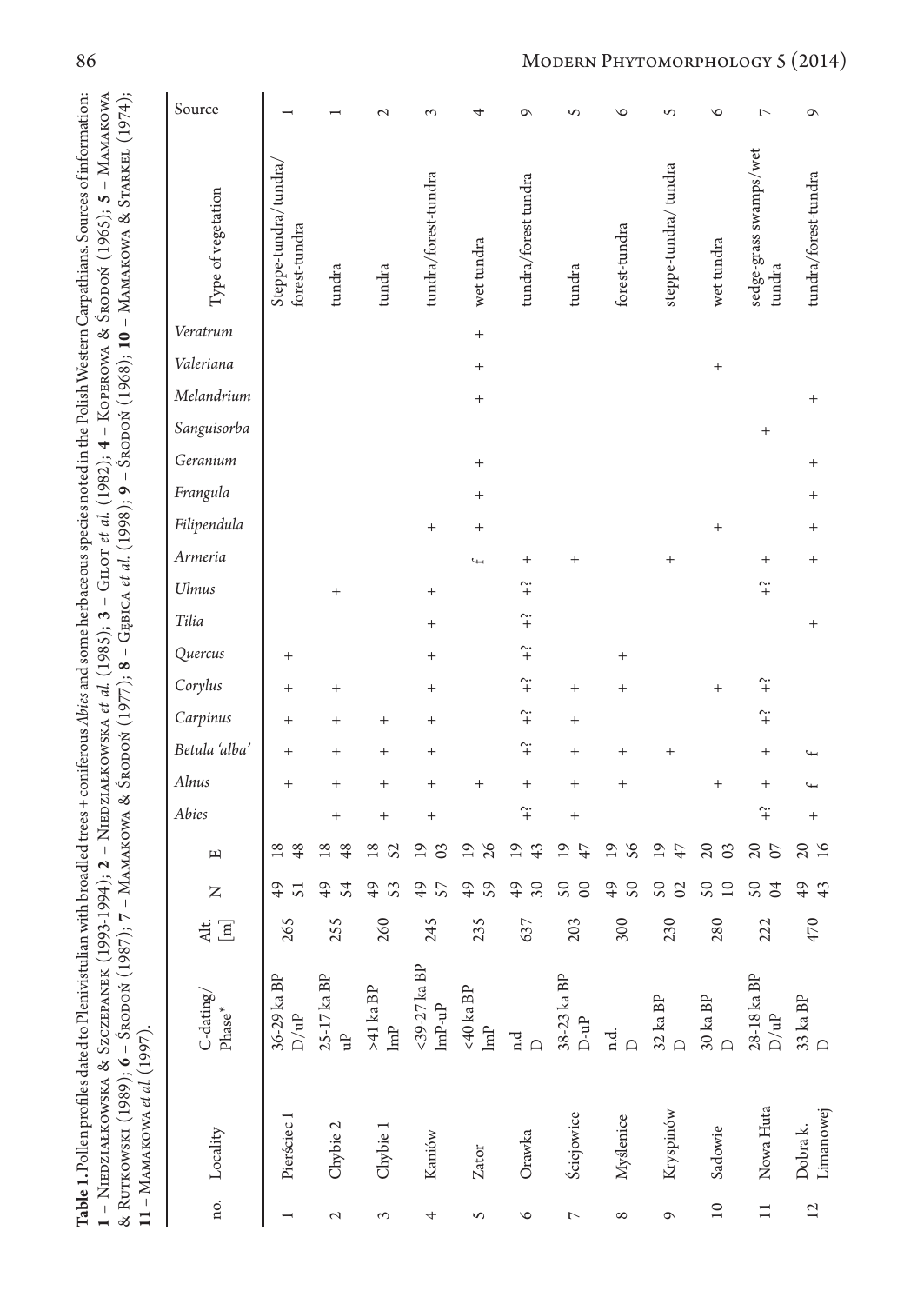| tundra/forest-tundra/wet<br>meadows | tundra/forest-tundra/<br>steppe tundra | wet meadows/steppe like<br>moss-sedge-grass swamps/<br>grasslands | moss-sedge-grass swamps/<br>wet meadows/steppe-<br>tundra | * D – Denekamp; <b>ImP</b> – Lower-Middle Plenivistulian; <b>uP</b> – Upper Plenivistulian; ka – calendar dates in millennia based on calibrated <sup>14</sup> C data; f – macrofossil; <b>n.d.</b> – not determined; |
|-------------------------------------|----------------------------------------|-------------------------------------------------------------------|-----------------------------------------------------------|-----------------------------------------------------------------------------------------------------------------------------------------------------------------------------------------------------------------------|
|                                     |                                        |                                                                   |                                                           |                                                                                                                                                                                                                       |
|                                     |                                        |                                                                   |                                                           |                                                                                                                                                                                                                       |
|                                     |                                        |                                                                   |                                                           |                                                                                                                                                                                                                       |
|                                     |                                        |                                                                   |                                                           |                                                                                                                                                                                                                       |
|                                     |                                        |                                                                   |                                                           |                                                                                                                                                                                                                       |
| $+$ $+$ $+$ $+$ $+$                 |                                        |                                                                   |                                                           |                                                                                                                                                                                                                       |
|                                     |                                        |                                                                   |                                                           |                                                                                                                                                                                                                       |
|                                     |                                        |                                                                   |                                                           |                                                                                                                                                                                                                       |
|                                     |                                        | $\overline{\mathcal{A}}$                                          | 05 27                                                     |                                                                                                                                                                                                                       |
| $\overline{\mathcal{S}}$            | $\frac{4}{3}$                          | $\overline{\text{S}}$                                             | $50$ 21                                                   |                                                                                                                                                                                                                       |
| 185                                 | 410                                    | 185                                                               | 202                                                       |                                                                                                                                                                                                                       |
| 33-28 ka BP                         | 30 ka BP                               | 35-21 ka BP<br>$D - uP$                                           | 48-36 ka BP<br>lmP                                        |                                                                                                                                                                                                                       |
| 13 Brzesko Nowe                     | 14 Sowliny                             | 15 Wola Żyrakowska                                                | 16 Brzeźnica B                                            | ? - probably rebedded.                                                                                                                                                                                                |
|                                     |                                        |                                                                   |                                                           |                                                                                                                                                                                                                       |

(Berglund & Rapp 1988), could have existed in the lower situations of the Polish W Carpathians and foreland.

The aim of the present paper is to characterize the Plenivistulian localities in the Western Carpathians based on the palinological records. At that time in the river alluvial deposits pollen grains of thermophilous tress: *Abies, Alnus, Betula, Carpinus, Fagus, Quercus* and *Ulmus*, were noted. As a rule, their appearance was interpreted as a result of the long-distance pollen transport. However, nobody knows where those localities were, but surely they existed in further or nearer distances from the palaeobotanical locations. On the other hand, charcoals, as direct evidences, and phylogeographical investigations, indirectly, could point to their geographic distribution in the area under interest. Recently, the phylogeographical studies, based mostly on DNA fingerprinting, deliver growing body of information that enabled some synthetic conclusions to be drawn (Ronikier 2011). Thus, the second aim of the paper was to find localities that fulfill the criteria of northerly (Bhagwat & Willis 2008) or cryptic (Stewart & Lister 2001) forest refugia. We concentrated on the Western Carpathians and adjoining areas and on records referred to thermophilous forest taxa. We do not attempt to make some conclusive statements on the fullglacial forest refugia in the West Carpathians; instead we expect that in the effect some areas with high concentration of the putative cryptic forest refugia will be uncover. It could give an additional clue to the solving this exciting problem of modern phytogeography.

# **Material and methods**

A list of the palaeobotanical Plenivistulian localities in the Polish Western Carpathians (Mamakowa 2003) was examined. A checklist comprised putative forest cryptic refugia in the northern Carpathians (W and E Carpathians, including Transcarpathia) and Podolia (north of the Ukrainian E Carpathians) was compiled based on the published and unpublished (MITKA *et al.* in revision) data. The maps were prepared with the use of the GRASS GIS and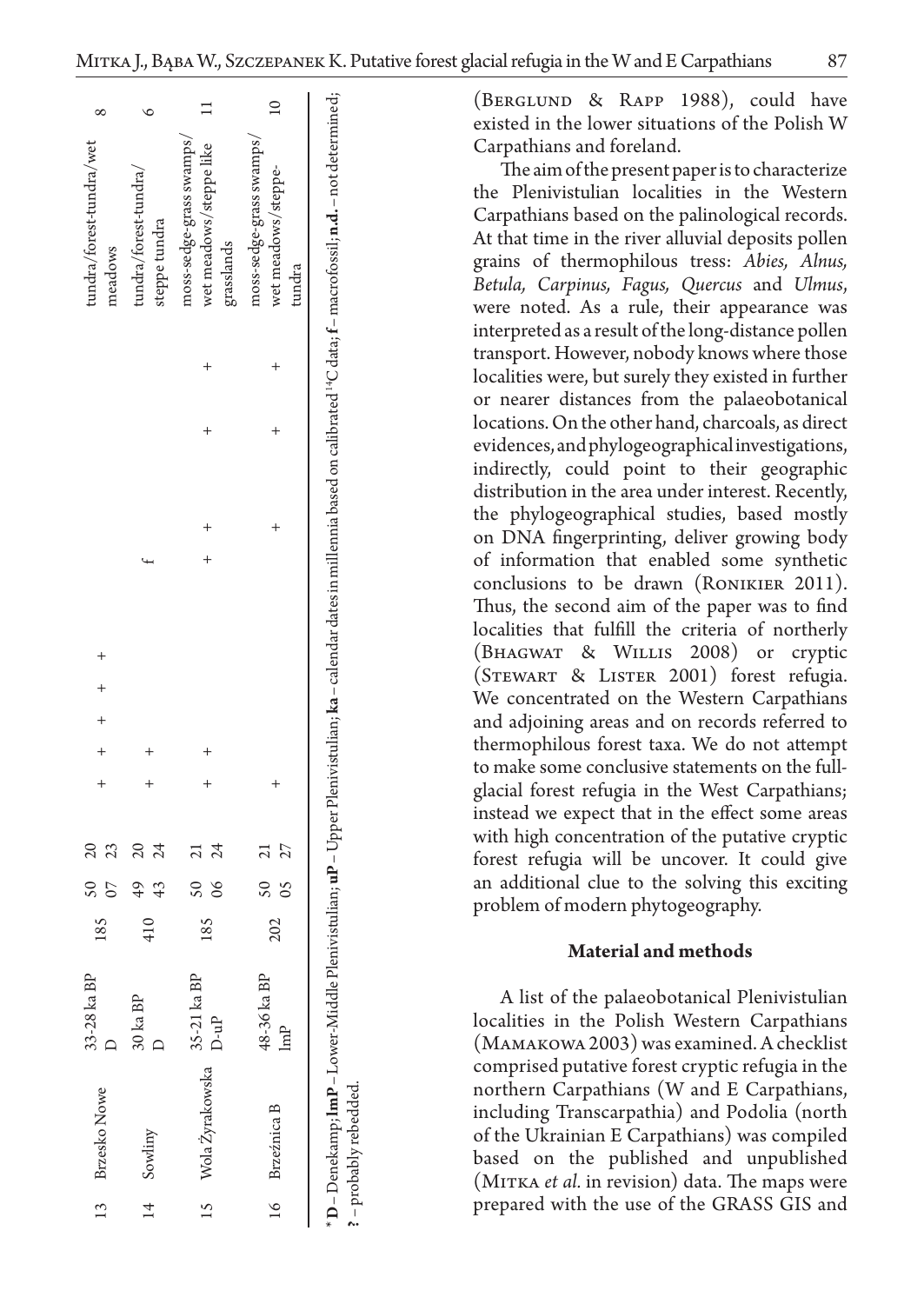QGIS software based on the srtm 90 m digital elevation data (www.srtm.csi.cgiar.org).

# **Results and discussion**

The list of localities with thermophilous, broadleafed trees and one hardwood *Abies alba*, including some mesophilous herbaceous species found in the Plenivistulian in the Polish Western Carpathians are presented in Tab. 1. They are located mostly in valleybottom terraces of the rivers flowing from the Carpathian's northern slopes to the Sandomierz Basin. Generally, they are built of deposits with a gradual transition from gravels through Dryas silts dated back to the Lower and Middle Plenivistulian. Most of the pollen deposits come from the Denekamp interstadial (c. 32-28 ka BP) and continue to the Upper Plenivistulian (28-14 ka BP). Only a few profiles were dated to the Lower-Middle Plenivistulian (< 36 ka BP). The most common were *Alnus* (15 occurrences) and *Betula* t. *alba* (13), otherwise the most abundant in pollen profiles. *Corylus* (7), *Carpinus* (6) and *Abies* (5) belonged to a moderately occurring species, and *Quercus* (4), *Tilia* (2) and *Ulmus* (2) to the rarest noted. Among the herbaceous species the most common were *Armeria* (8) and *Filipendula* (6). The pollen-based model of the vegetation includes treeless plant communities of the open sites, forest-tundra and sometimes forest-steppe with a mosaic of the mosssedge-grass swamps and wet meadows. Thermophilous species could have thrived the cold periods in small microenvironmentally favourable locations (microrefugia). They encompass both presumably the long-term and "secondary" refugia (Brewer *et al.* 2002).

*Fagus* and *Fraxinus* in the Plenivistulian deposits were absent (in Orawka – locality no. 6 in Tab. 1, pollen grains were probably rebedded).

The presented data show that in the whole Plenivistulian patches of termophilous trees in the vicinity of the palaeobotanical sites existed. What interesting, their frequency of occurrence is only partially related to the present day tolerances of minimum growing

temperatures (Willis & van Andel 2004). The most resistant are *Betula pendula* and *B. pubescens* (–40°C), *Tilia cordata* (–18°C), *Quercus robur* and *Fraxinus excelsior* (–16°C), *Alnus glutinosa, Corylus avellana* and *Ulmus glabra* (–15°C). The moderately resisistant is *Carpinus betulus* (–8°C), and weakly resistant are *Fagus sylvatica* (–5°C) and *Abies alba* (–3°C). The frequent occurrence of *Betula* and *Alnus* agrees with the thermal resistance of the species. It seems that *Abies* and *Carpinus* are relatively overrepresented, because their frequency is similar to cold resistant species, i.e. *Corylus avellana*. On the other hand, the absence of *Fagus* could be explained by its cold sensitivity, but not in a case of *Fraxinus*, also absent, however being resistant to low temperatures. Also, the frequency of *Quercus, Tilia* and *Ulmus* should be higher, taking into consideration their cold resistance.

The distribution of putative full-glacial refugia of thermophilous forest species and *Rosa pendulina* is displayed on Fig. 1. It is seen that they could have existed on the western and eastern edges of the Western Carpathians and on the western wing of the Eastern Carpathians. Most of them were placed in close proximity to a contour of 650 m. An isolated forest island could have also thrived in Podolia, north of the Eastern Carpathians. The putative Podolian refugium was probably restricted to close proximity of a 300 m a.s.l. contour.

### **Conclusions**

Concluding, the Plenivistulian refugia of some thermophilous species could have existed in the in the Western and Eastern Carpathians, including Podolia. Their distribution was inferred from the phylogeographical studies with the use of various genetic (cpDNA, AFLP, ISSR) and cytogenetic (chromosome Giemsa C-band staining) markers, and also pollen and macrofossil charcoal records. This hypothesis is partially validated by the Plenivistulian pollen records. Phylogeographic studies also support an European full-glacial refugial model in the northern-Carpathian context;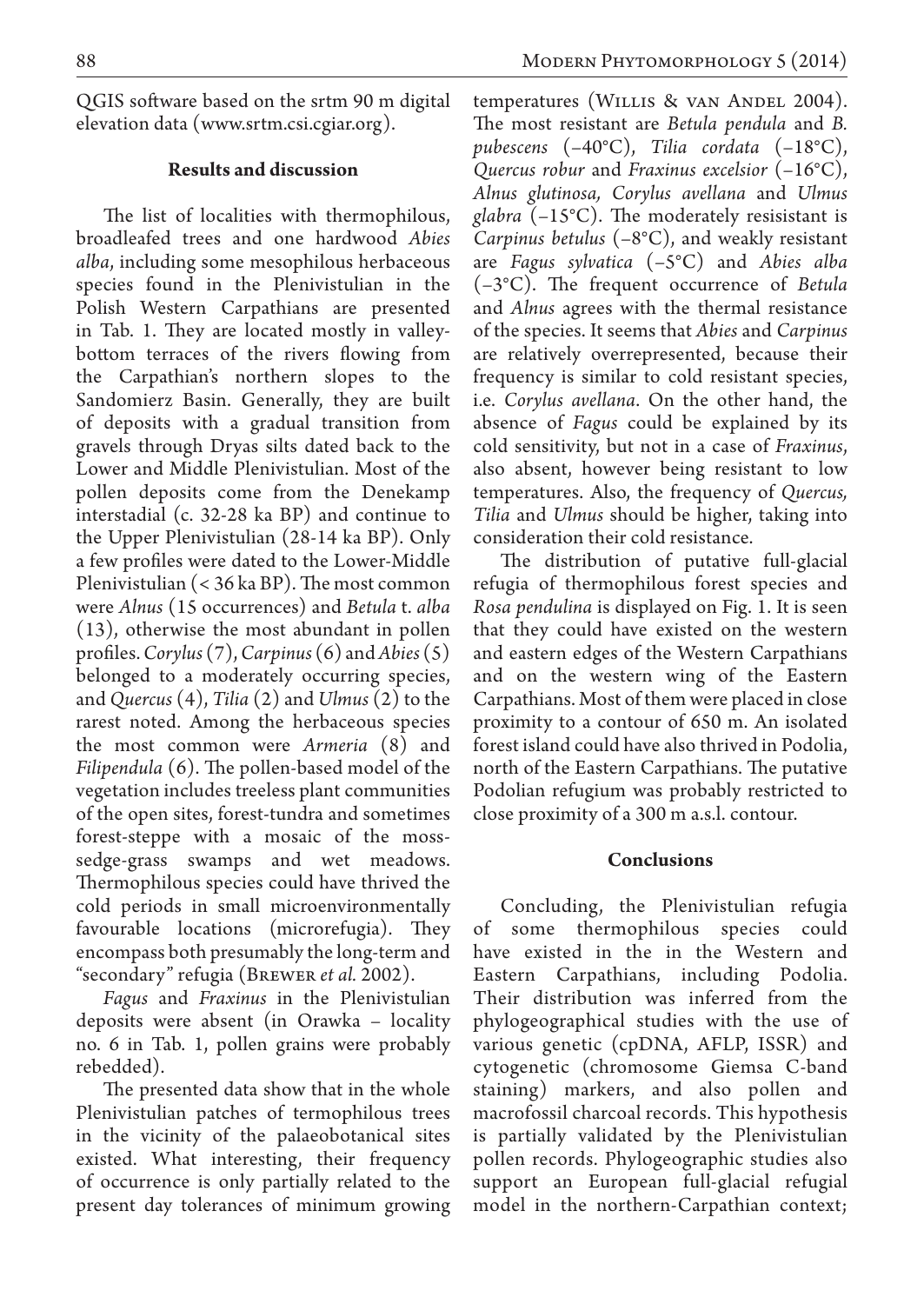| <b>Table 2.</b> Putative glacial refugia of thermophilous vegetation in the Northern Carpathians and adjoining areas based on     |
|-----------------------------------------------------------------------------------------------------------------------------------|
| various sources. Sources of information: 1 – SUTKOWSKA <i>et al.</i> (2014); 2 – MITKA <i>et al.</i> (in revision); 3 – HAJNALOVÁ |
| & Hajnalová (2005); 4 – Schiemann et al. (2000); 5 – Jasiewiczowa (1980); 6 – Daneck et al. (2011); 7 – Fér                       |
| et al. (2007); 8 – WILLIS & VAN ANDEL (2004); 9 – ILNICKI et al. (2011); 10 – MITKA et al. (2013). MAU – Małopolska               |
| Upland; PB - Pannonian Basin; PEC - Polish E Carpathians; PO - Podolia; PWC - Polish W Carpathians; SEC - Slovak                  |
| E Carpathians; SWC – Slovak W Carpathians; $TP$ – Transcarpathia; UEC – Ukrainian E Carpathian.                                   |
|                                                                                                                                   |

| no.            | Locality      | Region     | Altitude<br>$\lceil$ m a.s.l $\rceil$ | N     | E     | Species*                                | Marker      | Source         |
|----------------|---------------|------------|---------------------------------------|-------|-------|-----------------------------------------|-------------|----------------|
| $\mathbf{1}$   | Ojców         | MAU        | 430                                   | 50 00 | 19.00 | A. variegatum                           | C-bands     | 9              |
| $\mathfrak{2}$ | Barc          | PB         | 120                                   | 45 57 | 1731  | B. benekenii                            | <b>ISSR</b> | $\mathbf{1}$   |
| 3              | Hidas         | PВ         | 200                                   | 46 14 | 1818  | B. benekenii                            | <b>ISSR</b> | $\mathbf{1}$   |
| $\overline{4}$ | Santovka      | PB         | 210                                   | 4809  | 1845  | C. betulus                              | AFLP        | $\overline{2}$ |
| 5              | Keštolc       | PB         | 350                                   | 4734  | 1848  | B. benekenii                            | <b>ISSR</b> | $\mathbf{1}$   |
| 6              | Hajnačka      | PB         | 375                                   | 48 12 | 1955  | C. betulus                              | AFLP        | $\overline{2}$ |
| 7              | Gortva        | PB         | 270                                   | 48 15 | 1957  | C. betulus                              | AFLP        | $\overline{2}$ |
| 8              | Teply Vrch    | SWC        | 210                                   | 48 28 | 2005  | C. betulus                              | AFLP        | $\overline{2}$ |
| 9              | Szabolcs      | PB         | 100                                   | 48 10 | 21 30 | C. betulus                              | charcoals   | 8              |
| 10             | Różanka       | PEC        | 325                                   | 49 55 | 2140  | C. betulus                              | AFLP        | $\overline{2}$ |
| 11             | Strachocina   | PEC        | 365                                   | 49 37 | 2204  | C. betulus                              | AFLP        | $\overline{2}$ |
| 12             | Sine Wiry     | PEC        | 710                                   | 49 15 | 22 25 | C. betulus                              | AFLP        | $\mathfrak{2}$ |
| 13             | Wołosate      | PEC        | 705                                   | 4904  | 22 40 | B. benekenii                            | <b>ISSR</b> | $\mathbf 1$    |
| 14             | Tarnawa Wyżna | PEC        | 670                                   | 49 06 | 22 50 | L. nigra                                | pollen      | 5              |
| 15             | Monasterzyska | PO         | 230                                   | 48 56 | 25 01 | C. betulus                              | AFLP        | $\mathfrak{2}$ |
| 16             | Zarwanica     | PO         | 315                                   | 49 14 | 25 21 | C. betulus                              | AFLP        | $\mathfrak{2}$ |
| 17             | Jazłowiec     | PO         | 250                                   | 48 57 | 25 26 | C. betulus                              | AFLP        | $\overline{2}$ |
| 18             | Yabluniv      | PO         | 335                                   | 4907  | 25 52 | C. betulus                              | AFLP        | $\overline{2}$ |
| 19             | Tresna        | PWC        | 430                                   | 49 43 | 19 12 | C. betulus                              | AFLP        | $\overline{2}$ |
| 20             | Sobotnia      | PWC        | 870                                   | 49 32 | 1915  | B. benekenii                            | <b>ISSR</b> | $\mathbf{1}$   |
| 21             | Obrożyska     | PWC        | 570                                   | 49 21 | 20 52 | C. betulus                              | AFLP        | $\overline{2}$ |
| 22             | Mt Wysoka     | PWC        | 1050                                  | 49.00 | 20.00 | A. variegatum                           | C-bands     | 9              |
| 22a            | Mt Wysoka     | PWC        | 1050                                  | 49.00 | 20.00 | A. moldavicum                           | <b>ISSR</b> | 10             |
| 23             | Siedliska     | PWC        | 335                                   | 4943  | 21 00 | C. betulus                              | AFLP        | $\overline{2}$ |
| 24             | Gilowa Góra   | PWC        | 450                                   | 49 50 | 2107  | C. betulus                              | AFLP        | $\overline{2}$ |
| 25             | Vihorlat Mts  | SEC        | 770                                   | 48 53 | 2206  | L. nigra                                | AFLP        | 6              |
| 26             | Zboj          | <b>SEC</b> | 425                                   | 49 00 | 2206  | C. betulus                              | AFLP        | $\overline{2}$ |
| 27             | Jalove        | SEC        | 340                                   | 4902  | 22 14 | C. betulus                              | AFLP        | $\overline{2}$ |
| 28             | Ruske         | SEC        | 400                                   | 49 00 | 22 24 | C. betulus                              | AFLP        | $\mathfrak{2}$ |
| 29             | Mokra valley  | SWC        | 450                                   | 48 30 | 1719  | Acer, Corylus, Fagus,<br>Quercus, Ulmus | charcoals   | 3              |
| 30             | Radošina      | SWC        | 325                                   | 48 33 | 1755  | Fagus, Fraxinus,<br>Quercus             | charcoals   | 3              |
| 31             | Bojnice       | SWC        | 380                                   | 48 47 | 1834  | Carpinus, Fagus,<br>Fraxinus, Quercus   | charcoals   | 3              |
| 32             | Kl'ak         | <b>SWC</b> | 900                                   | 48 59 | 1836  | B. benekenii                            | <b>ISSR</b> | $\mathbf{1}$   |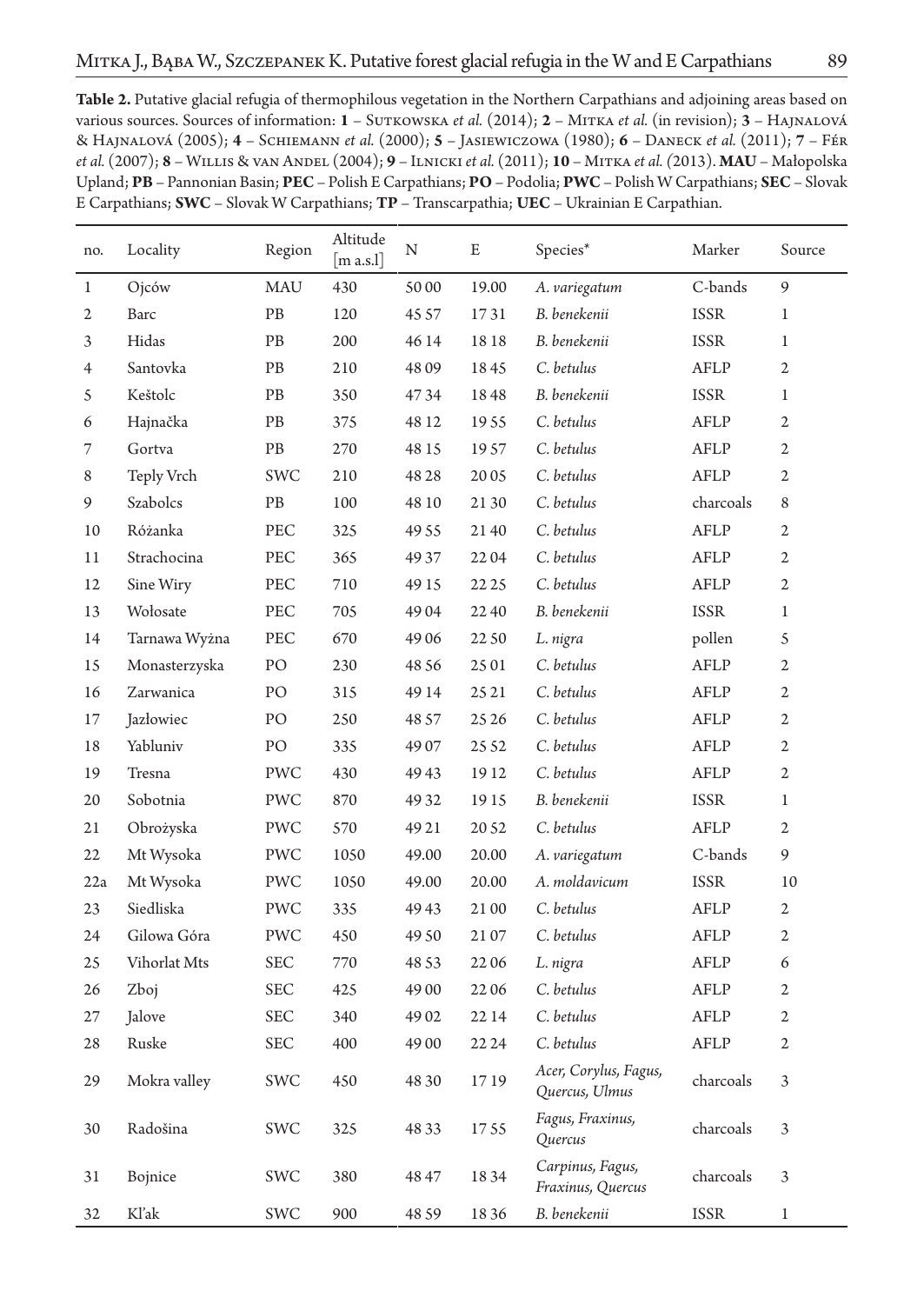**Table 2.** Continued.

| no. | Locality       | Region     | Altitude<br>$\left[\mathrm{m}\ \mathrm{a.s.}\right]$ | N     | E     | Species*     | Marker    | Source         |
|-----|----------------|------------|------------------------------------------------------|-------|-------|--------------|-----------|----------------|
| 33  | Skalka         | SWC        | 1115                                                 | 48 44 | 1859  | L. vernus    | allozymes | $\overline{4}$ |
| 34  | Horne diery    | SWC        | 1060                                                 | 49 24 | 1909  | R. pendulina | cpDNA     | 7              |
| 35  | Kralovany      | SWC        | 450                                                  | 49 11 | 19 11 | C. betulus   | AFLP      | $\overline{2}$ |
| 36  | Luborec        | SWC        | 350                                                  | 48 19 | 19 11 | C. betulus   | AFLP      | $\overline{2}$ |
| 37  | Horka-Ondrej   | SWC        | 670                                                  | 4901  | 2023  | Carpinus     | charcoals | 3              |
| 38  | Monkova dolina | <b>SWC</b> | 800                                                  | 49 26 | 2023  | R. pendulina | cpDNA     | 7              |
| 39  | Sucha Bela     | SWC        | 850                                                  | 48 94 | 20.39 | R. pendulina | cpDNA     | 3              |
| 40  | Horbok         | TP         | 120                                                  | 48 18 | 22 53 | C. betulus   | AFLP      | $\overline{2}$ |
| 41  | Mala Uholka    | TP         | 500                                                  | 48 15 | 23 37 | C. betulus   | AFLP      | $\overline{2}$ |
| 42  | Kuzij          | TP         | 690                                                  | 4756  | 24 07 | C. betulus   | AFLP      | $\overline{2}$ |
| 43  | Uzhok Pass     | <b>UEC</b> | 435                                                  | 48 57 | 22 36 | C. betulus   | AFLP      | $\overline{2}$ |
| 44  | Kasova Hora    | <b>UEC</b> | 250                                                  | 49 13 | 2441  | C. betulus   | AFLP      | 2              |
| 45  | Mt Petrosul    | <b>UEC</b> | 1850                                                 | 48 17 | 24 47 | R. pendulina | cpDNA     | 7              |
| 46  | Podhorce       | <b>UEC</b> | 395                                                  | 49 56 | 24 59 | C. betulus   | AFLP      | $\overline{2}$ |
| 47  | Yaremcha       | <b>UEC</b> | 644                                                  | 4841  | 24 60 | R. pendulina | cpDNA     | 7              |

however a conclusive statement in this exciting matter has not to be posed yet.

#### **Acknowledgements**

The paper was financially supported by a NCN grant no. N N304 071940.

#### **References**

- **Berglund B.E., Rapp A. 1988.** Geomorphology, climate, and vegetation in north-west Scania, Sweden, during the Late Weichselian. *Geogr. Pol.* **55**: 13–35.
- **Bhagwat S.A., Willis K.J. 2008.** Species persistence in northerly glacial refugia of Europe: a matter of chance or biogeographical traits. *J. Biogeogr.* **35**: 464–482.
- **Brewer S., Cheddadi R., Beaulieu M., Reille M.** *et al.* **2002.** The spread of deciduous *Quercus* throughout Europe since the last glacial period. *Forest Ecol. Manage.* **156**: 27–48.
- **Daneck H., Abraham V., Fér T., Marhold K. 2011.**  Phylogeography of *Lonicera nigra* in Central Europe inferred from molecular and pollen evidence. *Preslia* **83**: 237–257.
- FÉR T., VASAK J., MARHOLD K. 2007. Out of the Carpathians? Origin of Central European populations of *Rosa pendulina. Preslia* **79**: 367–376.
- **Gębica P. 2004.** Przebieg akumulacji rzecznej w górnym Vistulianie w Kotlinie Sandomierskiej. *Prace Geograficzne* **193**: 1–229.
- **Gębica P., Szczepanek K., Pazdur A., Sańko A.F. 1998.** Vistulian terrace with loess cover in the Vistula river valley near Nowe Brzesko (Southern Poland). *Biuletyn Peryglacjalny* **37**: 81–93.
- **Gilot E., Niedziałkowska E., Sobolewska M., Starkel L. 1982.** Pleniglacial alluvial fan of the Biała stream at Kaniów near Czechowice (the Oświęcim Basin). *Studia Geomorphologica Carpatho-Balcanica*  **15**: 115–124.
- **Hajnalová M., Hajnalová E. 2005.** The plant macro-remains: the environment and plant foods exploited by hunter-gatherers. In: Kaminská L'., KOZŁOWSKI J., SVOBODA J.A. (eds), Pleistocene environments and archaeology of Dzeravá skala Cave, Lesser Carpathians, Slovakia: 91–135. PAU, Kraków.
- **Ilnicki T., Joachimiak A.J., Sutkowska A., Mitka J. 2011.** Cytotypes distribution of *Aconitum variegatum* L. in Central Europe. In: ZEMANEK B. (ed.), Geobotanist and taxonomist. A volume dedicated to Professor Adam Zając on the 70<sup>th</sup> anniversary of his birth: 169–192. Institute of Botany, Jagiellonian University, Cracow.
- **Jasiewiczowa M. 1980.** Late-Glacial and Holocene vegetation of the Bieszczady Mts. (Polish eastern Carpathians). Państwowe Wydawnictwo Naukowe, Warszawa.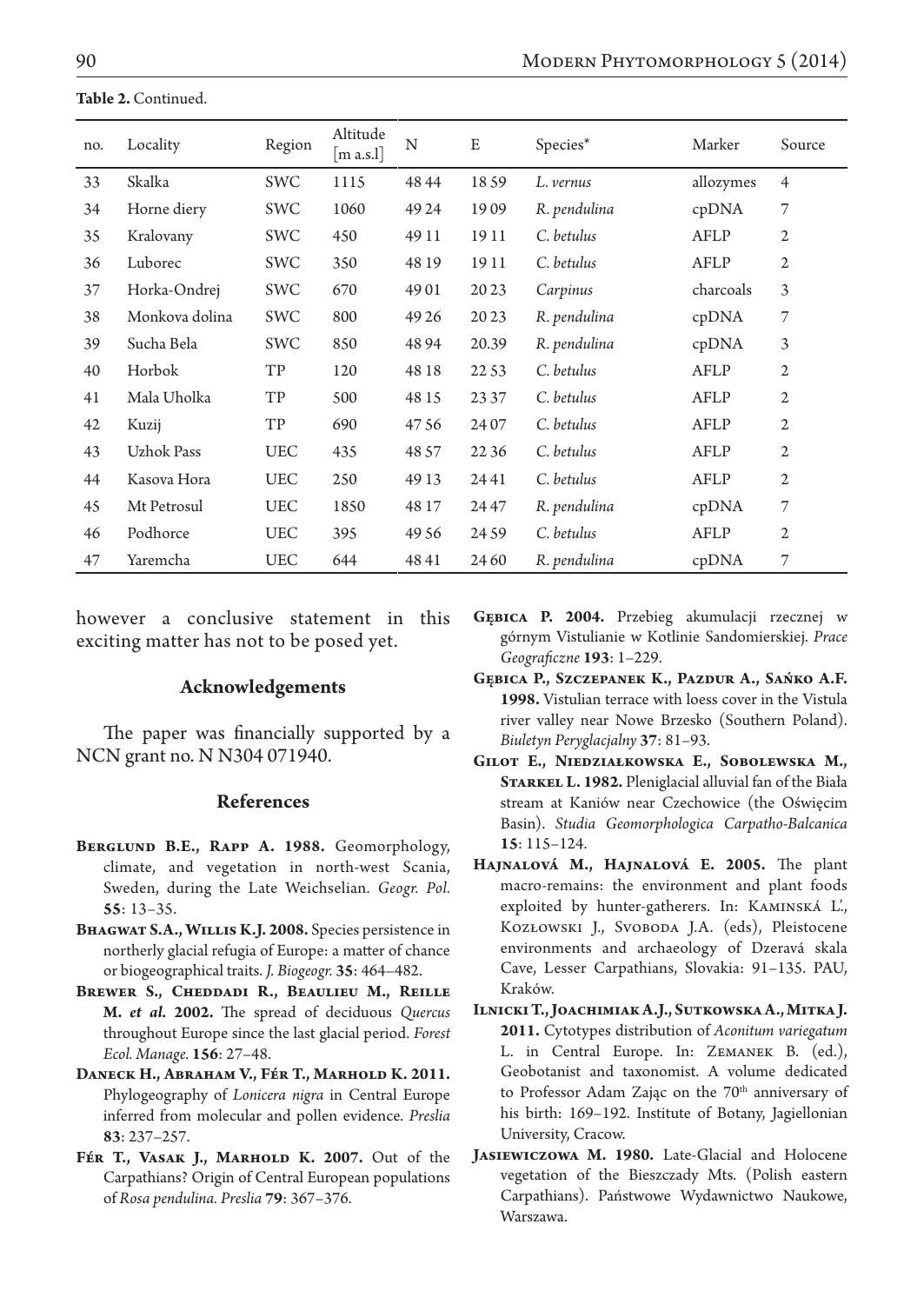Tabs. 1 and 2. Two altitudinal belts are marked: in the mountains above 650 m a.s.l., and in the lowlands above 300 m a.s.l.

Tabs. 1 and 2. Two altitudinal belts are marked: in the mountains above 650 m a.s.l., and in the lowlands above 300 m a.s.l.